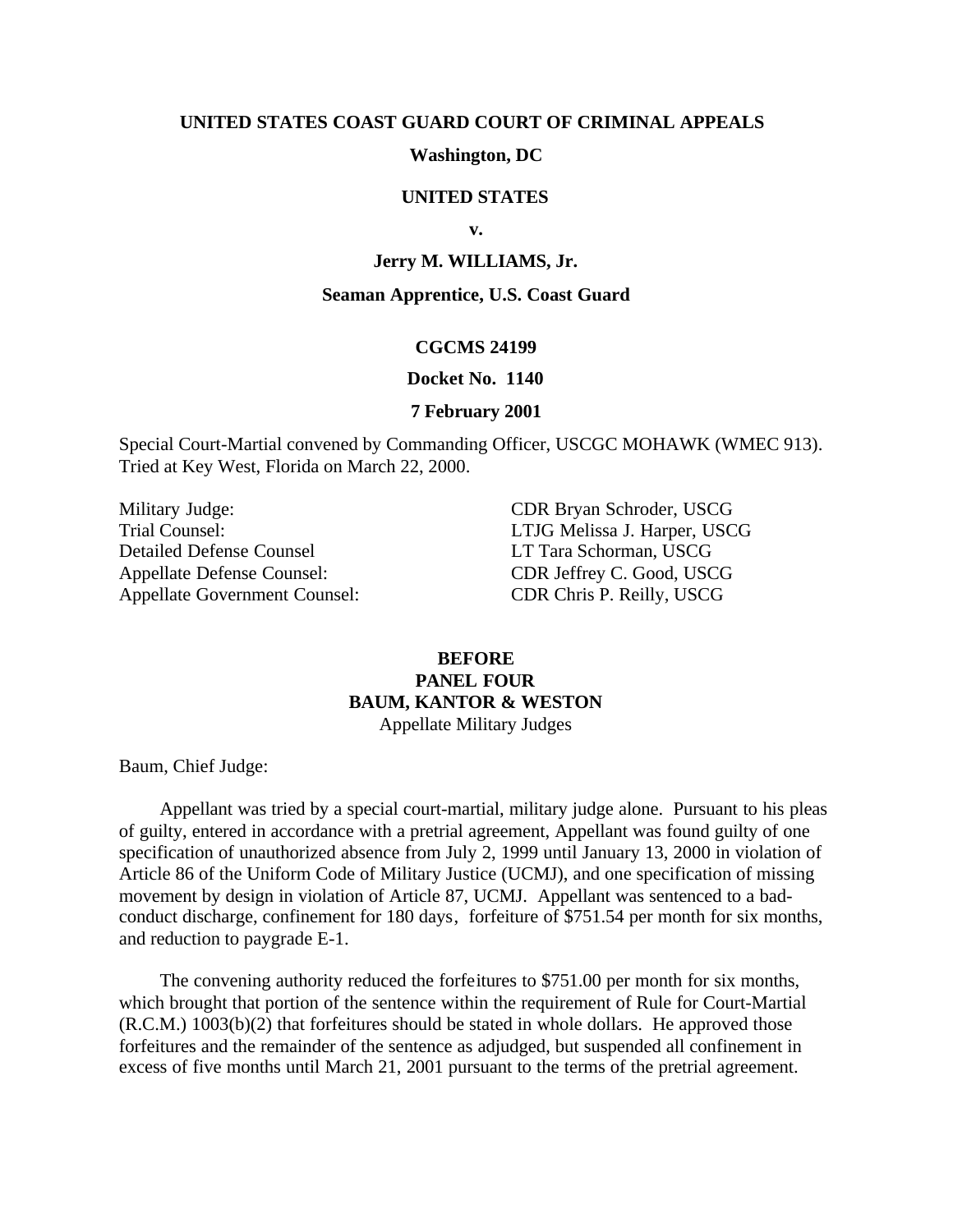#### **United States v. Williams, No. 1140 (C.G.Ct.Crim.App. 2001)**

Before this Court, Appellant has assigned four errors: (1) that the approved forfeitures exceed the maximum allowed for a special court-martial; (2) that the approved sentence to confinement exceeds the amount of confinement adjudged; (3) that Appellant was not served with a copy of the referred charges in accordance with R.C.M. 602; and (4), as asserted pursuant to *United States v. Grostefon*, 12 M.J. 431 (1982), that Appellant was subjected to unlawful pretrial punishment in violation of Article 13, UCMJ.

I

The Government concedes that the first assignment of error has merit in that the adjudged and approved forfeitures were based on Appellant's pay at his prior grade of E-2 rather than his reduced paygrade of E-1. If a sentence includes reduction in grade, R.C.M. 1003(b)(2) requires that "the maximum forfeiture shall be based on the grade to which the accused is reduced." Neither the adjudged nor the approved forfeitures have met this requirement and must be reduced to an amount that does not exceed two-thirds of Appellant's pay per month at the reduced grade of E-1. Appellant also asks the Court to provide an additional remedy by disapproving the reduction to E-1 to impress upon convening authorities the importance of careful review of court-martial proceedings. We decline to take the step suggested by Appellant, but we do caution judges and staff judge advocates to pay closer attention to applicable sentencing rules, particularly the kind that were not followed in this case.

### II

In his second assignment of error, Appellant contends that the approved sentence to confinement exceeds the amount of confinement adjudged. He bases this contention on an incorrect statement of the confinement in the convening authority's promulgating order as six months rather than 180 days. The Government acknowledges the promulgating order's error, but notes that the convening authority, in his action on the sentence, correctly approved confinement as adjudged, which was 180 days. The Government also states that the promulgating order's discrepancy has already been brought to the attention of the convening authority's staff judge advocate and that no corrective action by the Court is needed. We agree that no modification to the approved confinement is required since the convening authority's action approved the adjudged confinement of 180 days not six months. We will order a correction to the promulgating order, however, so that it properly reflects the amount of confinement adjudged.

#### III

As to Appellant's third assignment of error, he contends that service of referred charges on him, as required by R.C.M. 602, was not accomplished prior to trial because the charge sheet does not reflect such service. R.C.M. 602 and Article 35, UCMJ, the statutory provision from which the rule is drawn, both require that, "The trial counsel to whom court-martial charges are referred shall cause to be served upon the accused a copy of the charges upon which trial is to be had." A properly completed block 15 of the charge sheet should indicate that this requirement has been met. Instead, that block of the charge sheet in this case shows that the trial counsel caused a copy of the charges to be served on the accused on a date prior to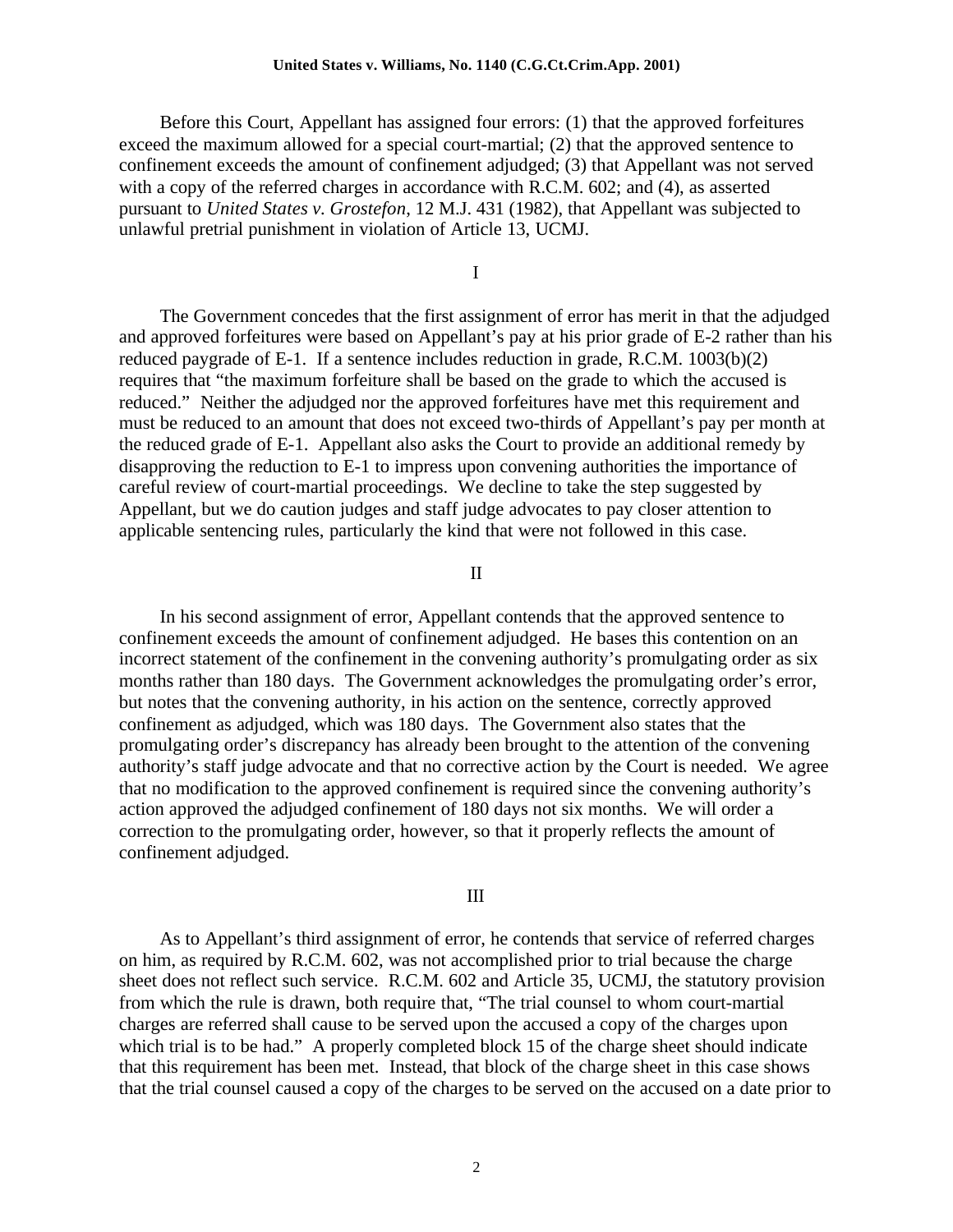referral, 21 January 2000. That was the date when the charges were preferred and received by the convening authority. It was not until 29 January 2000 that the charges were actually referred to trial.

 Based on the foregoing, Appellant argues that he was never provided a copy of the referred charges until the date of trial. Without conceding either that the failure to serve referred charges is subject to waiver or that he has not been prejudiced by this failure, Appellant submits this issue to the Court for corrective action as deemed appropriate. In so doing, he concedes that the other service courts have either found non-compliance with the Article 35, UCMJ and R.C.M. 602 requirements to be nonjurisdictional and therefore subject to waiver, or not prejudicial. *United States v. Desiderio*, 31 M.J. 894, 895 (A.F.C.M.R. 1990) (Block 15 of charge sheet's failure to show that trial counsel caused staff sergeant to serve referred charges was non-jurisdictional defect subject to waiver or test for prejudice); *United States v. Garcia*, 10 M.J. 631, 633 (A.C.M.R. 1980) (Not error to proceed to trial within three days of service of charges when accused fails to timely object); *United States v. Callahan*, 1990 CMR Lexis 1216 (N.M.C.M.R. 1990) (Any error from service of preferred charges rather than referred charges was non-prejudicial where accused did not object or request a continuance). Appellant points out that neither this Court nor the Court of Appeals for the Armed Forces appear to have ruled on this issue. Accordingly, we take this opportunity to join the other service courts in ruling that trial counsel's failure to cause service of referred charges, as required by Article 35, UCMJ, and R.C.M. 602, is a non-jurisdictional defect which may be waived or tested for prejudice.

 Reviewing the record, with this in mind, we find that the military judge noted that the charges were served on the accused on the  $21<sup>st</sup>$  of January and asked if that was correct, to which Appellant answered, "Yes, your Honor." R.15-16. The military judge then stated: "So, counsel it appears to me that the accused['s] statutory right to three days between service of charges and day of trial has been met," and the defense counsel answered "Yes, sir, it has." R.16. Whereupon, counsel indicated that the defense had no motions at that time and that the accused was ready to enter pleas. Thereafter, Appellant pled guilty to both charges and specifications pursuant to a pretrial agreement, which he had signed six days earlier. From these facts, we conclude that Appellant was fully aware of the referred offenses more than three days before trial and that he waived or forfeited any issue with respect to service of those charges on him. Furthermore, we discern no prejudice to Appellant from service of charges on him before they were referred rather than after. There is no indication that the preferred charges differed in any respect from those referred to trial.

# IV

 Turning to the fourth assignment of error, we are advised that, during Appellant's 70 days of pretrial confinement, he was deprived of basic health and comfort items, such as toothpaste, shaving cream, and razors, that his command failed to provide. Appellant contends that this deprivation constitutes unlawful pretrial punishment in violation of Article 13, UCMJ. Since he has already served his entire term of unsuspended confinement, Appellant seeks disapproval of his reduction to E-1 as the remedy for pretrial punishment.